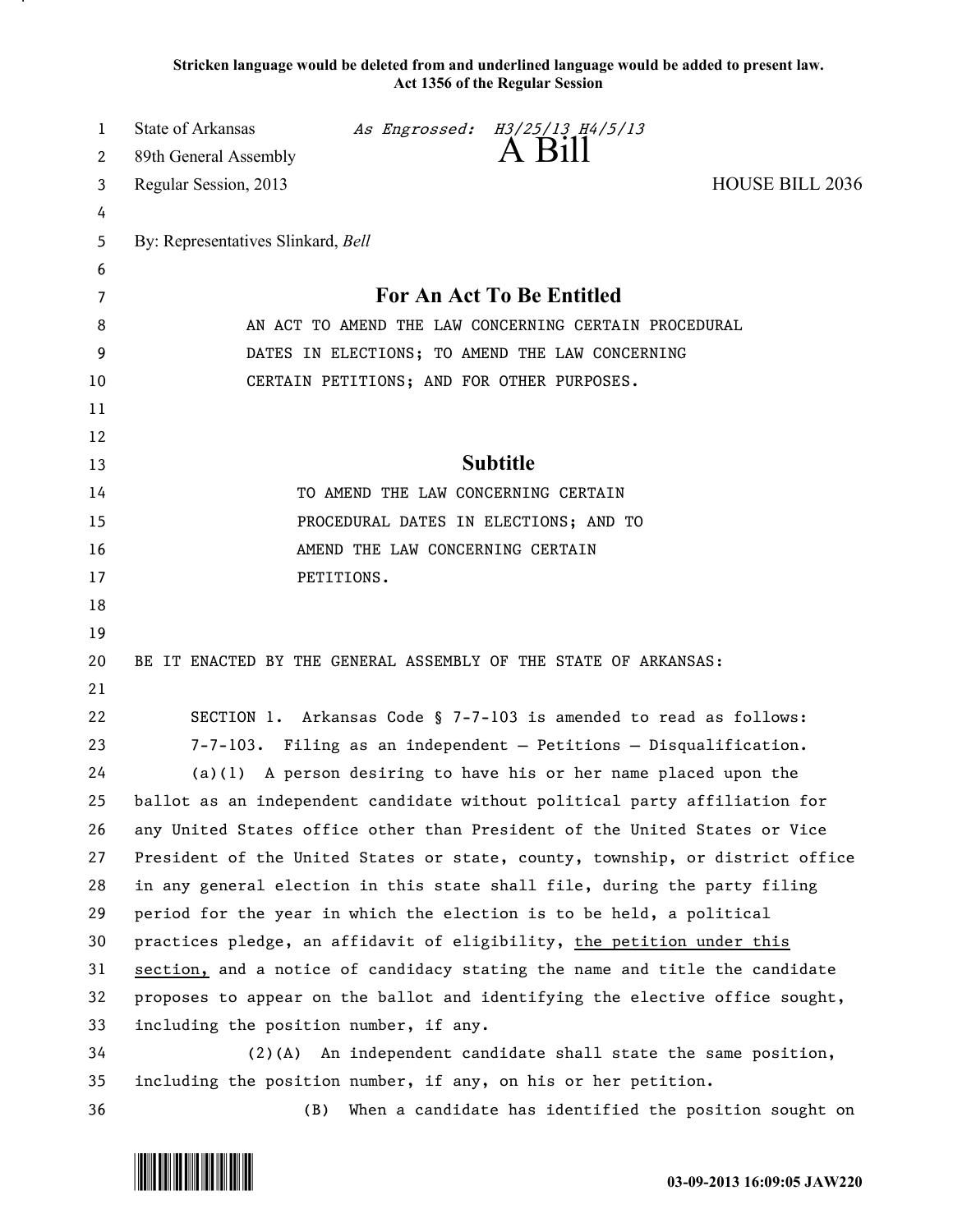## As Engrossed: H3/25/13 H4/5/13 http://www.engrossed. HB2036

 the notice of candidacy, the candidate shall not be allowed to change the position but may withdraw a notice of candidacy and file a new notice of candidacy designating a different position before the deadline for filing.

4 (b)(1)(A) The person shall <del>furnish by 12:00 noon on May 1 of the year</del> 5 in which the election is to be held file petitions signed by not less than three percent (3%) of the qualified electors in the county, township, or district in which the person is seeking office, but in no event shall more than two thousand (2,000) signatures be required for a district, county, or township office.

 (B) If the person is a candidate for state office or for United States Senator in which a statewide race is required, the person shall file petitions signed by not less than three percent (3%) of the qualified electors of the state or which contain ten thousand (10,000) signatures of qualified electors, whichever is the lesser.

 (2) Each elector signing the petition shall be a registered voter, and the petition shall be directed to the official with whom the person is required by law to file the petition to qualify as a candidate and shall request that the name of the person be placed on the ballot for election to the office mentioned in the petition.

 (3) Petitions shall be circulated not earlier than ninety (90) calendar days before the deadline for filing petitions to qualify as an independent candidate unless the number of days is reduced by a proclamation, ordinance, resolution, order, or other authorized document for a special election under § 7-11-101 et seq.

 (4) In determining the number of qualified electors in any county, township, or district or in the state, the total number of votes cast therein for all candidates in the preceding general election for the office of Governor shall be conclusive of the number of qualified electors therein for the purposes of this section.

 (5) If the number of days in which the petition for independent candidacy may be circulated is reduced by a proclamation, ordinance, resolution, order, or other authorized document for a special election under 7-11-101 et seq., the number of signatures required on the petition shall be reduced proportionately.

SECTION 2. Arkansas Code § 7-7-205 is amended to read as follows: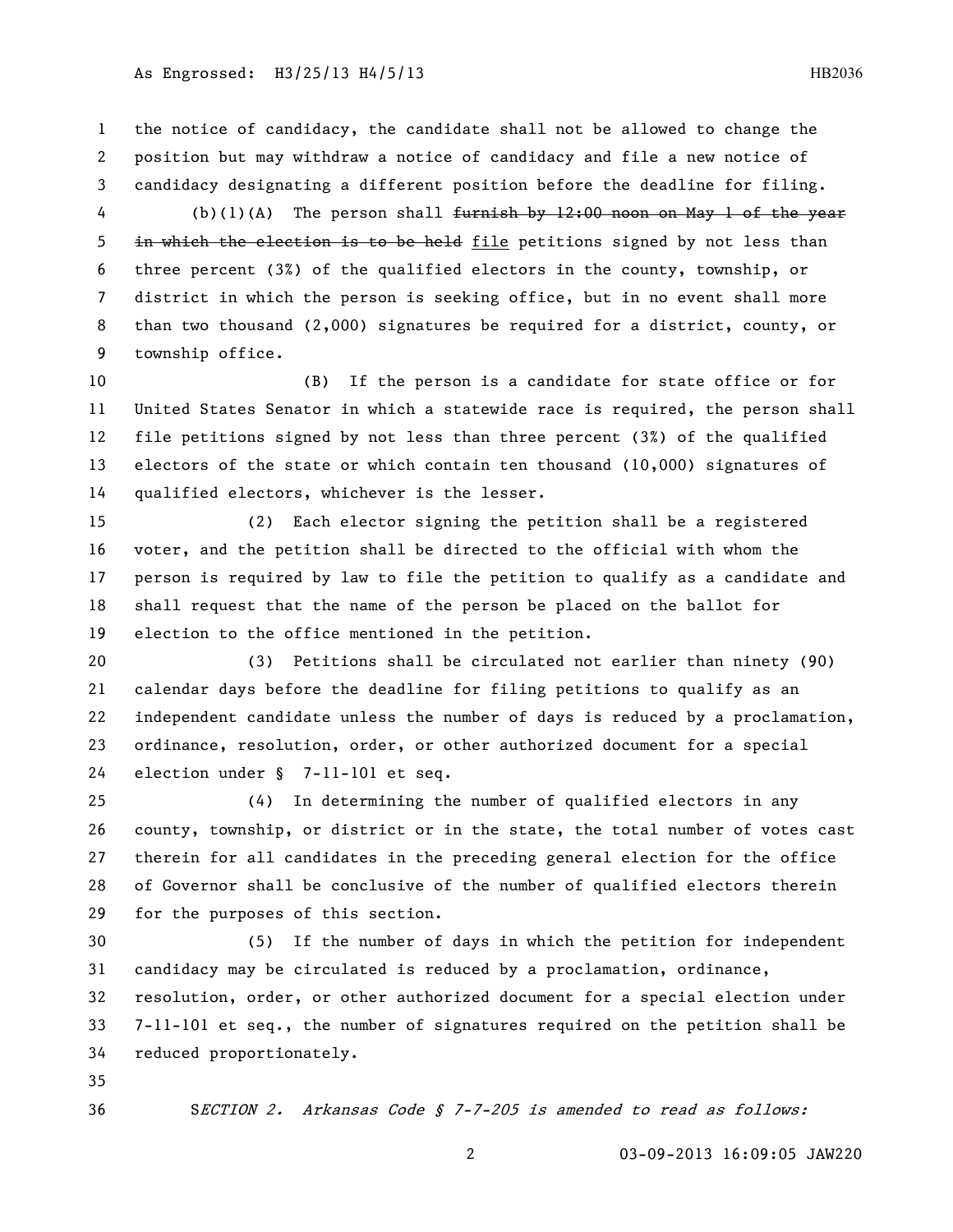7-7-205. Petition requirements for new political parties. (a)(1) A group desiring to form a new political party shall do so by filing a petition with the Secretary of State. (2) The petition shall contain at the time of filing the signatures of at least ten thousand (10,000) registered voters in the state. (3) The Secretary of State shall not accept for filing any new party petition that is not prima facie sufficient at the time of filing. (4)(A) No signature shall be counted unless the date of the signature appears on the petition. (B) No signature that is dated more than ninety (90) days 11 before the date the petition is submitted shall be counted. (5)(A) The petition shall declare the intent of organizing a 13 political party, the name of which shall be stated in the declaration. (B) No political party or group shall assume a name or designation that is so familiar, in the opinion of the Secretary of State, as to confuse or mislead the voters at an election. (6) A new political party that wishes to select nominees for the 18 next general election shall file a sufficient petition no later than forty-19 five (45) sixty (60) days before the preferential primary election party filing period. (b)(1) The Secretary of State shall determine the sufficiency of the signatures submitted within thirty (30) days of filing. (2) If the petition is determined to be insufficient, the Secretary of State shall forthwith notify the sponsors in writing, through their designated agent, and shall set forth his or her reasons for so finding. (c)(1) Upon certification of sufficiency of the petition by the Secretary of State, a new political party shall be declared by the Secretary of State. (2) A new political party formed by the petition process shall nominate candidates by convention for the first general election after certification. (3) A candidate nominated by convention shall file a political practices pledge with the Secretary of State or county clerk, as the case may 35 be, no later than noon of the date of the preferential primary election during the party filing period.

03-09-2013 16:09:05 JAW220